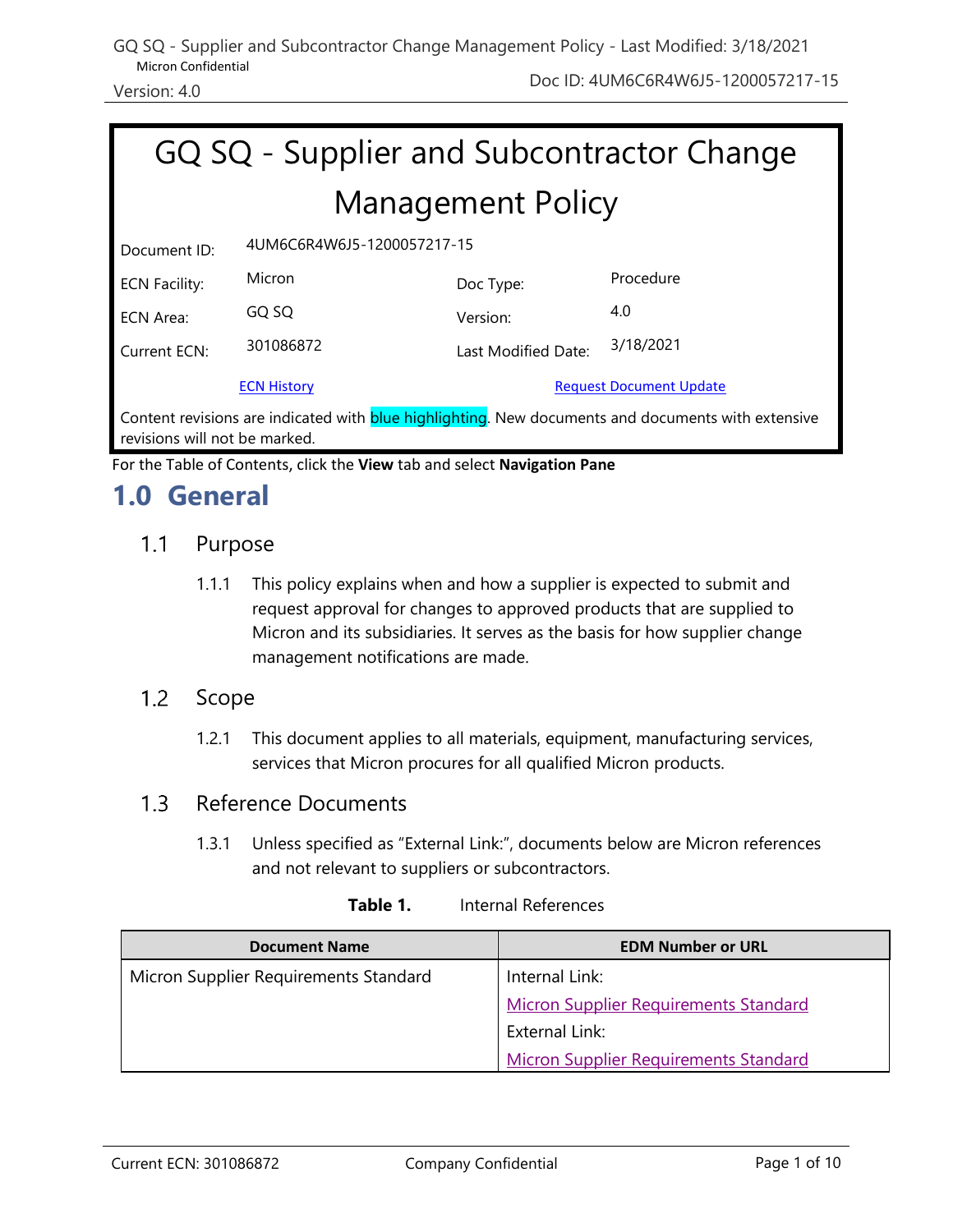Version: 4.0 Doc ID: 4UM6C6R4W6J5-1200057217-15

| <b>Document Name</b>                          | <b>EDM Number or URL</b>                   |
|-----------------------------------------------|--------------------------------------------|
| Micron's Subcontractors Quality Requirements  | Internal Link:                             |
| Document                                      | <b>Global Subcon Manufacturing Quality</b> |
|                                               | <b>Requirements Specification</b>          |
|                                               | External Link:                             |
|                                               | <b>Global Subcon Manufacturing Quality</b> |
|                                               | <b>Requirements Specification</b>          |
| Global Quality - Automotive Material Protocol | Internal Link:                             |
|                                               | DD5WXP66J5KH-1134295223-1742               |
| Ship-to-Control Policy                        | D6KPQSD6SP6M-627862001-14144               |

| <b>Document Name</b>                                                    | <b>EDM Number or URL</b>                                             |
|-------------------------------------------------------------------------|----------------------------------------------------------------------|
| Production Part Approval Process (PPAP) 4th<br>Edition                  | <b>AIAG PPAP Blue Book 4th Edition</b>                               |
| Advance Product Quality Planning and Control<br>Plan (APQP) 2nd Edition | AIAG APQP and Control Plan Blue Book 2nd<br><b>Edition</b>           |
| AIAG FMEA "Blue Book" 4th Edition                                       | <b>AIAG FMEA Blue Book 4th Edition</b>                               |
| J-STD-046                                                               | J-STD-046                                                            |
| J-STD-048                                                               | J-STD-048                                                            |
| ISO 9001:2015                                                           | <b>ISO9001:2015 Version</b>                                          |
| ISO/TS 16949: 2009                                                      | ISO/TS 16949:2009 Requirements for the<br><b>Automotive Industry</b> |
| Statistical Process Control (SPC) 2nd edition                           | <b>AIAG SPC Blue Book 2nd Edition</b>                                |

#### $1.4$ Definitions and Acronyms

- **Control Plan** Documented description of the systems and processes required for controlling products.
	- **Document** Information and its supporting medium.
- **DFMEA/PFMEA** Design Failure and Process Mode and Effect Analysis, an analytical methodology used to ensure that potential problems have been considered and addressed throughout the entire product and process life-cycle stages.
	- **Fit** The external dimensions and associated tolerances of the product, as specified by the supplier and/or customer.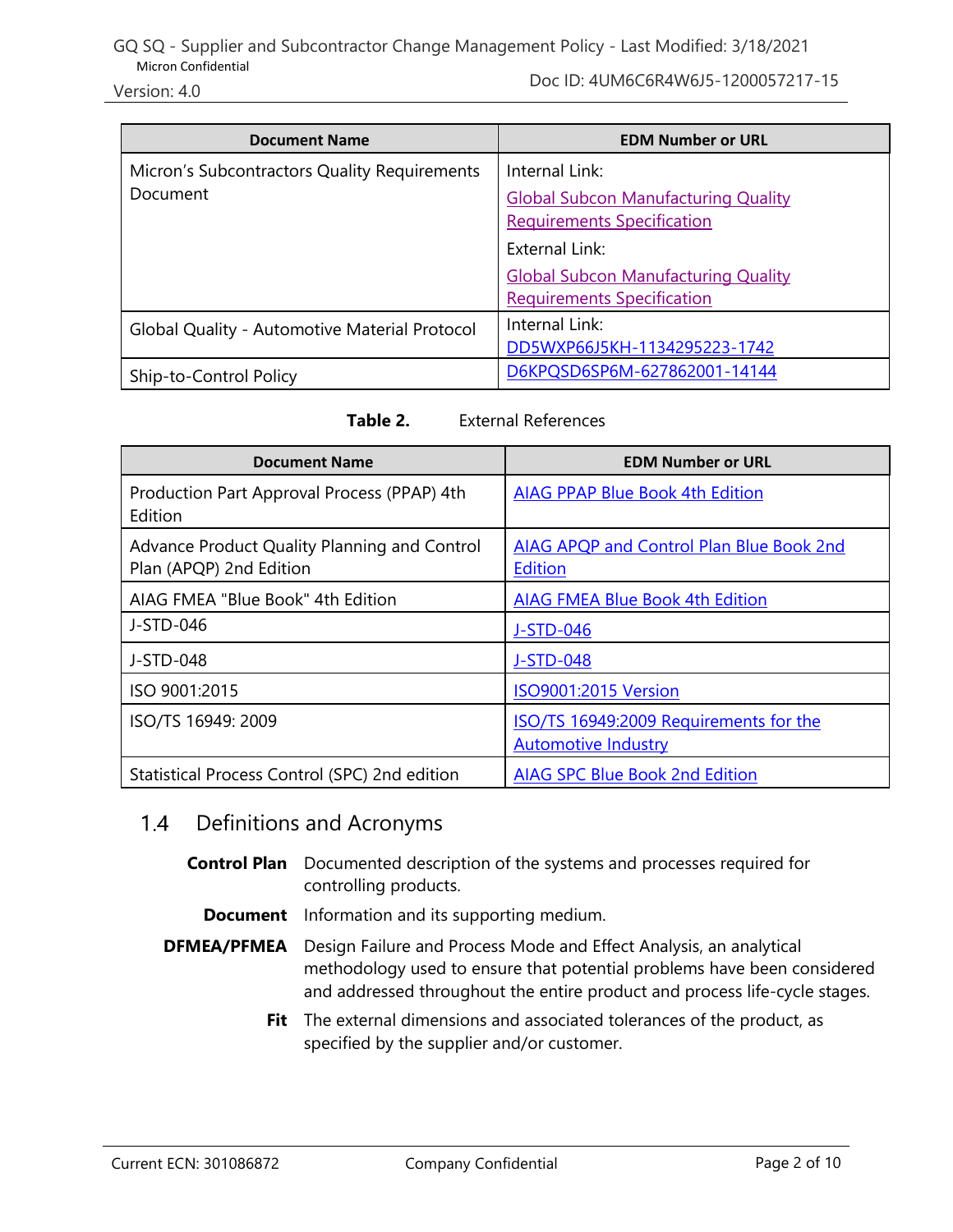|                     | GQ SQ - Supplier and Subcontractor Change Management Policy - Last Modified: 3/18/2021 |  |  |                                                      |  |
|---------------------|----------------------------------------------------------------------------------------|--|--|------------------------------------------------------|--|
| Micron Confidential |                                                                                        |  |  | $D_{\text{max}}$ in interest the condition of $\sim$ |  |

| Version: 4.0 |  |
|--------------|--|
|              |  |

Doc ID: 4UM6C6R4W6J5-1200057217-15

| <b>Force Change</b>                                                    | Changes declared by Supplier to MICRON whereby failure to qualify will<br>result in discontinuation / termination of supply of any MICRON material part<br>ID.                                                                                                                                                                                                          |  |
|------------------------------------------------------------------------|-------------------------------------------------------------------------------------------------------------------------------------------------------------------------------------------------------------------------------------------------------------------------------------------------------------------------------------------------------------------------|--|
| <b>Global Material</b><br><b>Partner Spec</b><br><b>System (GMPSS)</b> | Track and manage Front-end Material specification change and creation<br>request and storage of approved material specification.                                                                                                                                                                                                                                        |  |
|                                                                        | <b>Form</b> The visual appearance including shape, color, marking, and surface finish of<br>the product, as specified by the supplier and/or customer.                                                                                                                                                                                                                  |  |
| <b>Function</b>                                                        | The electrical, mechanical, thermal, and performance characteristics of the<br>product, as specified by the supplier and/or customer.                                                                                                                                                                                                                                   |  |
|                                                                        | GQ SQ Global Quality Supplier Quality.                                                                                                                                                                                                                                                                                                                                  |  |
| <b>Major Change</b>                                                    | Change that may affect the form, fit, or function of the product, or adversely<br>affect the quality or reliability of the product.                                                                                                                                                                                                                                     |  |
| <b>Minor Change</b>                                                    | Change that does not affect the form, fit, function, quality, or reliability of the<br>product.                                                                                                                                                                                                                                                                         |  |
| <b>Objective Evidence</b>                                              | Data supporting the existence or verification of a process, product or the test<br>conditions.                                                                                                                                                                                                                                                                          |  |
| Quality                                                                | Degree to which a set of inherent characteristics fulfills requirements. Results<br>of a process (services, software, hardware or processed materials).                                                                                                                                                                                                                 |  |
| <b>Process</b>                                                         | A combination of people, procedures, methods, machines, materials,<br>measurement equipment, and/or environment for specific work activities to<br>produce a given product or service.                                                                                                                                                                                  |  |
| <b>Procedure</b>                                                       | Specified way to carry out an activity or a process.                                                                                                                                                                                                                                                                                                                    |  |
| <b>Qualification</b><br>process                                        | Process to demonstrate the ability to fulfill specified requirements.                                                                                                                                                                                                                                                                                                   |  |
| <b>Reliability</b>                                                     | The ability of a product to perform a required function at or below a stated<br>failure rate for a given period of time.                                                                                                                                                                                                                                                |  |
| <b>Special</b><br><b>Characteristics</b>                               | Product characteristic or manufacturing process parameter which can affect<br>safety or compliance with regulations, fit, function, performance or<br>subsequent processing of product. (Characteristic is a distinguishing feature<br>that can be inherent, assigned, qualitative, quantitative, physical, sensory,<br>behavioral, temporal, ergonomic or functional). |  |
| <b>Supplier/Subcon</b><br>Change<br><b>Management</b><br>(SCM)         | Process used by Micron to provide Suppliers and Subcontractors a systematic<br>process and approach for communicating change requests.                                                                                                                                                                                                                                  |  |
| <b>Supplier</b><br><b>Organization</b>                                 | An organization or person that provides a product or service.                                                                                                                                                                                                                                                                                                           |  |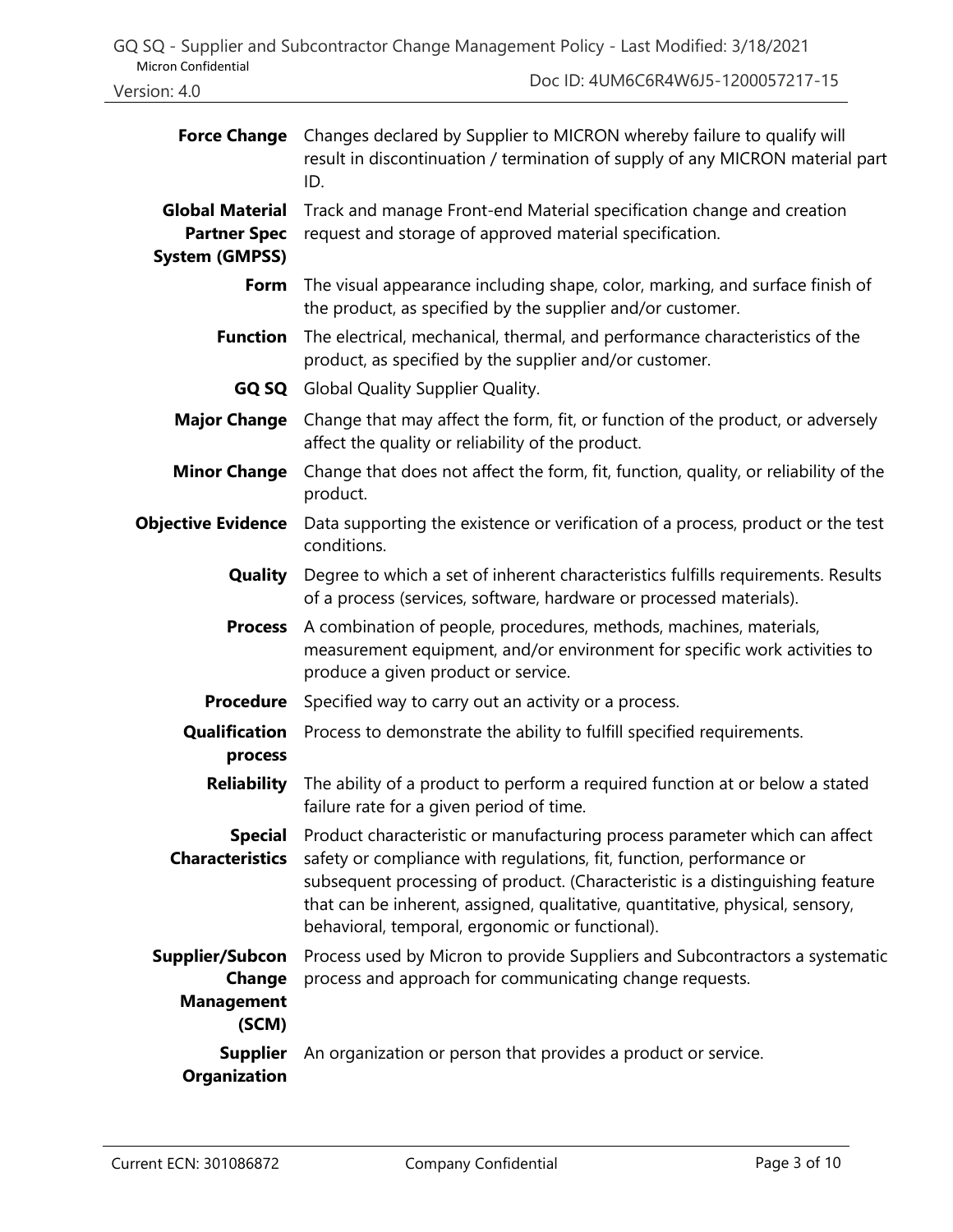| <b>Micron Confidential</b>                                 | GQ SQ - Supplier and Subcontractor Change Management Policy - Last Modified: 3/18/2021                                                                                                                                             |
|------------------------------------------------------------|------------------------------------------------------------------------------------------------------------------------------------------------------------------------------------------------------------------------------------|
| Version: 4.0                                               | Doc ID: 4UM6C6R4W6J5-1200057217-15                                                                                                                                                                                                 |
| <b>Specification</b>                                       | Document stating requirements for a product or service.                                                                                                                                                                            |
|                                                            | <b>SPC</b> Statistical Process Control – The use of statistical techniques such as control<br>charts to analyze a process or its output so as to take appropriate actions to<br>achieve capability.                                |
| <b>Ship-to-Control</b><br><b>Control Limit (STC</b><br>CL) | Ship-to-Control Control Limit. Materials shall not be shipped to Micron when<br>any control parameter is Out of Control (OOC) without a written waiver<br>issued by the appropriate Micron Supplier Quality or IQC representative. |

# **2.0 Policy**

#### <span id="page-3-0"></span> $2.1$ Micron's Supplier/Subcontractor Change Management Process

Suppliers and Subcontractors are required to notify and obtain acceptance from Micron using the SCM (Supplier/Subcon Change Management) process, before any changes are implemented to procured goods or services being supplied to Micron. The timeframe for notifications shall be as stated in [2.1.4.](#page-6-0)

Alternative requirements of notification or acceptance of changes may be captured in mutually agreed upon specifications. Micron reserves the right to reject any change that requires approval, as detailed in the SCM policy. For any changes that fall outside the above said policy, it is expected that the Supplier and Subcontractors make reasonable efforts to notify Micron of any change(s).

Compliance to the SCM policy is required after agreement or confirmation by Micron and the supplier on the specifications for the supplier's product. How the specifications are agreed upon or confirmed varies by the product being delivered. It may be Tool of Record, Material Specification, FAI (first article inspection) completion, or other documentation that identifies the agreement or confirmation. Suppliers may align with their Micron procurement category manager if there is any question as to when compliance to the SCM Policy begins for the product being supplied.

Such changes would include at least the following:

- 2.1.1 Minimum Change Notification Requirements
	- Company structure change.
	- Manufacturing Site or Location change, new manufacturing line or N of a kind manufacturing line.
	- Changes in status of registration or certifications (i.e. ISO9001, ISO/TS16949, ISO17025).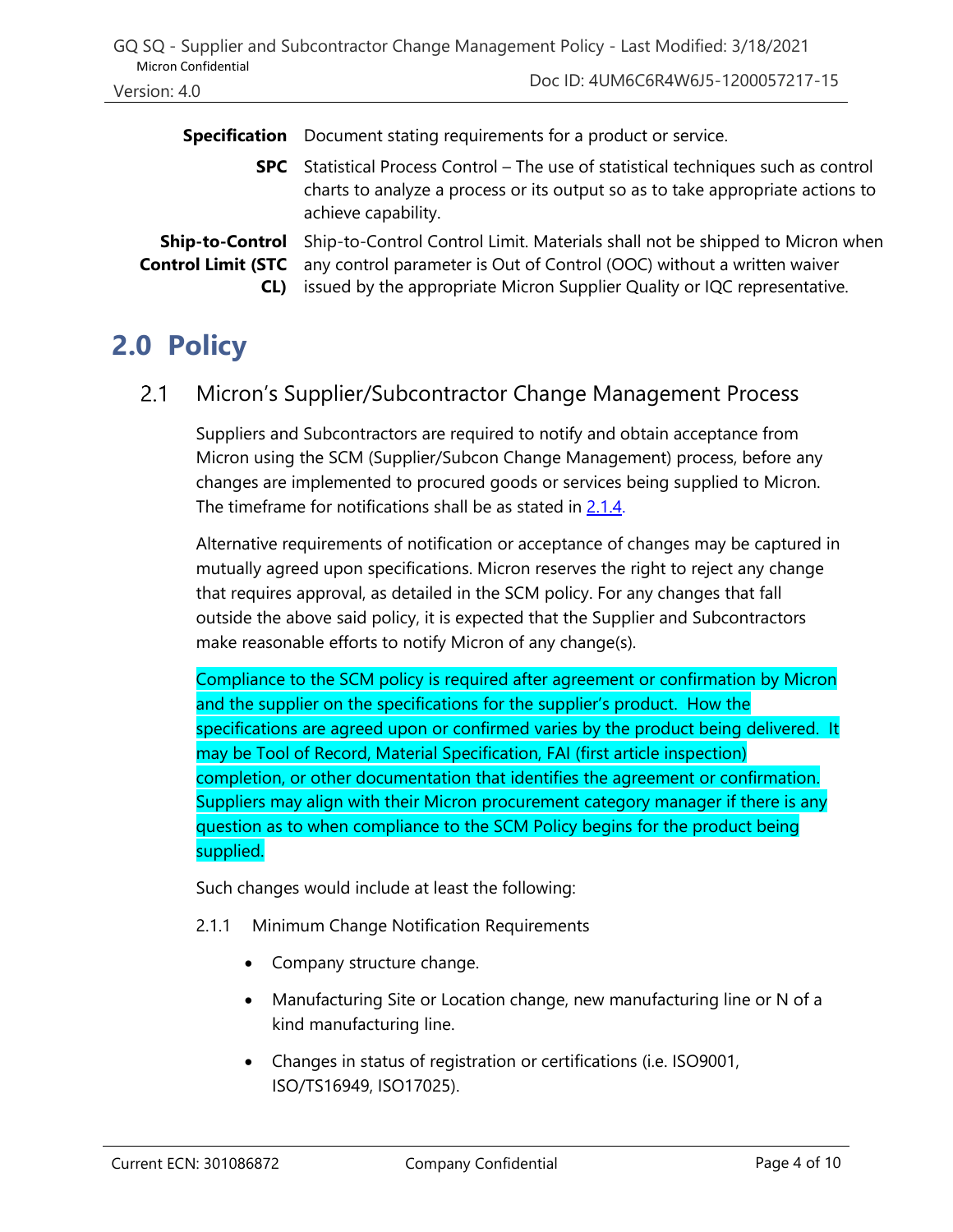- Test/inspection/metrology change include (new equipment and/or methodology or N of a kind or location change).
- Supplier and/or sub tier supplier changes
	- This may include raw material source or supplier changes
	- This may include smelter source changes (as per Dodd Frank-Section 1502; Conflict Minerals). An updated Conflict Minerals Reporting Template (CMRT) would be required when smelter sources for Tungsten, Tin, Tantalum, or Gold are changed.
- Process flow change (such as alternating a sequence of operations, adding or deleting an operation or inspection), including any chemical, mechanical or process changes which could affect the performance, reliability, safety, serviceability, appearance, dimension, tolerances which is of Process – Manufacturing impact
- Design change driven (portions controlled by the supplier/sub supplier)
- Packaging and/or label change, packaging methodology
- Component approved vendor list, bill of materials, or change of location (AVL/BOM/COL) changes.
- Process chemical change (assembly or repair/re-work)
- Conflict Minerals related change
- Storage changes (warehouse environmental area changes)
- Fit, form, or function change
- Cost impact
- Delivery impact
- Logistical processes that change and/or alter the time and distance of shipment from the supplier including temperature recorder changes.
- Batch impact or changes
- Lot number or part number impact or changes
- Part Change impact
- Safety impact
- Environmental and regulatory hazardous content changes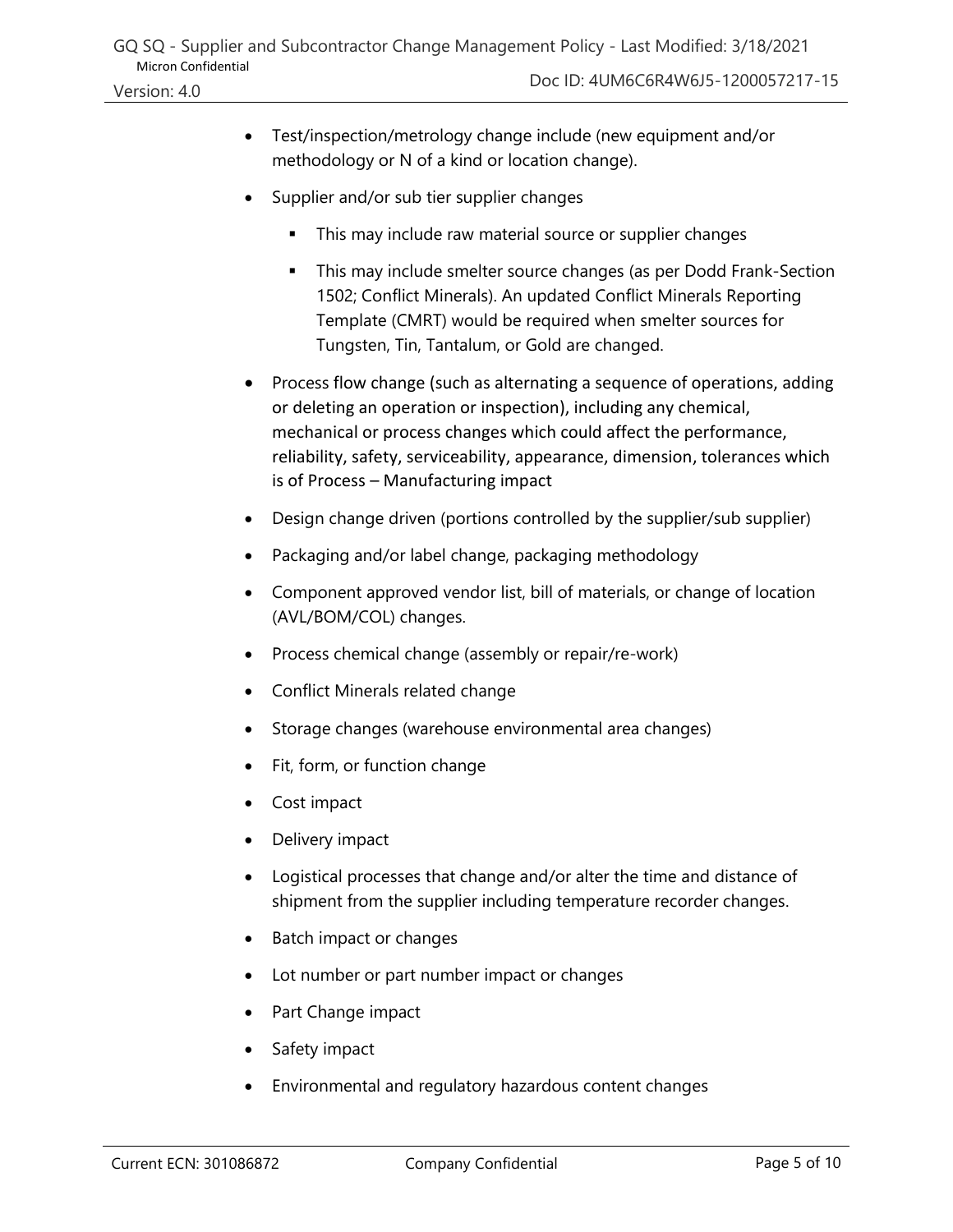### GQ SQ - Supplier and Subcontractor Change Management Policy - Last Modified: 3/18/2021 Micron Confidential

- Facilitation impact
- Machine/Equipment impact
- Tooling change/addition/removal (encompasses tooling design rework or method change), including changes to fixtures, gages, consumables and test equipment
- Training impact
- Material or component impact
- Supply Chain impact
- Material Specification changes (For Front-end materials, Material Specification changes will through GMPSS [\(https://gmpss.micron.com/\)](https://gmpss.micron.com/) for approval).
- End-of-life
- Any changes will impact PPAP content (for automotive parts).
- Container change including component changes that makes up the assembly of the packaging, i.e. O-ring, Diptube, Hoses, Coupler etc.
- 2.1.2 Supplier/Subcontractor Change Management Supporting Data

Unless already included within the SCM submission form, the following needs to accompany each Supplier/Subcontractor Change Submission:

- Detailed description of change(s)
- Reason for change(s) or impact(s)
- Method, if applicable, of identifying changed product
- Any impact on form, fit, function, appearance, quality, performance or reliability.
- Supporting objective evidence data, where applicable.
- Control Plan and DFMEA/PFMEA, where applicable.
- Expected first shipment of implementation date for change, if change would be accepted.
- Qualification process/plan schedule and/or results, if change would be accepted.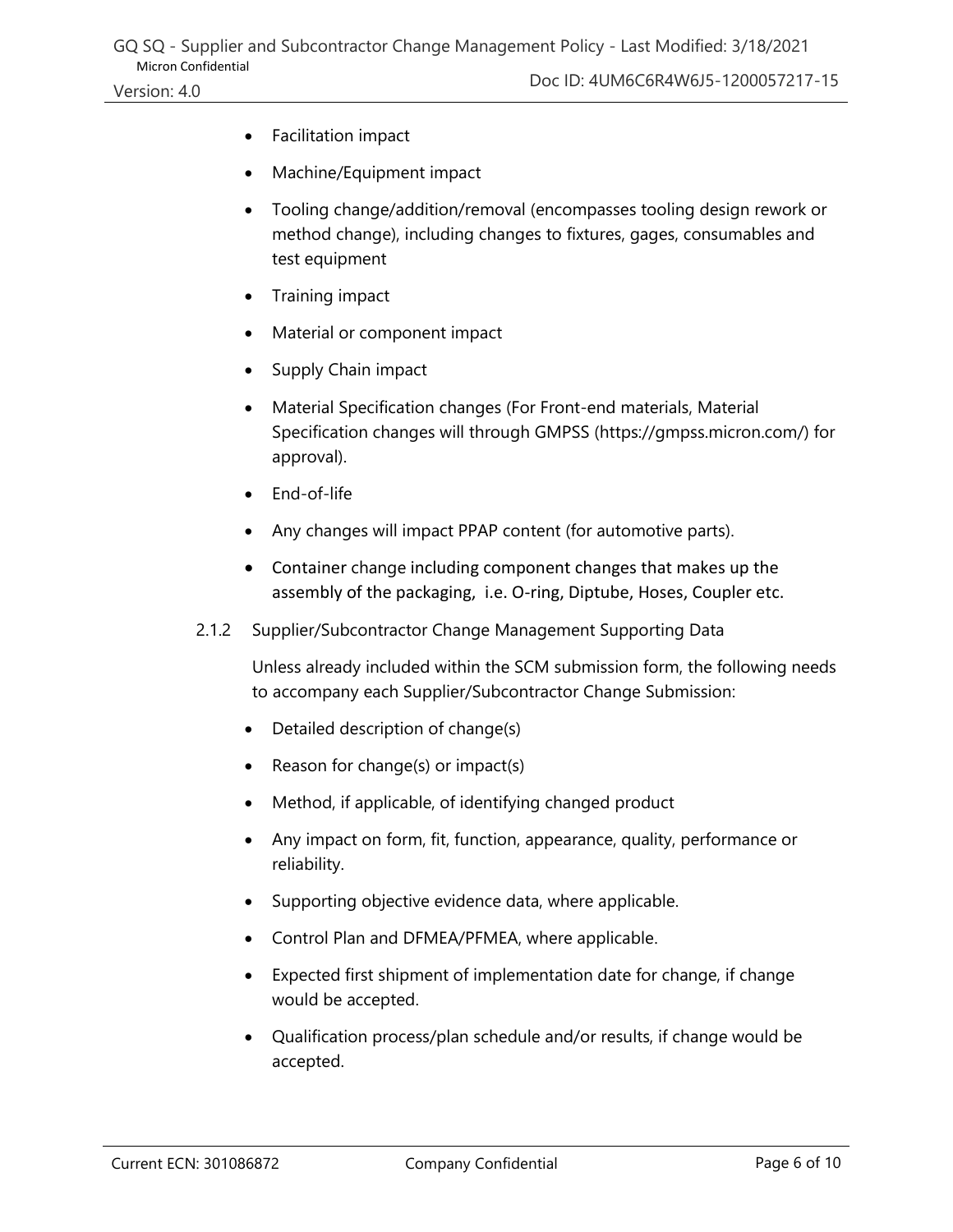- Date, if required, when final qualification data would be available if change would be accepted.
- Last date, if applicable, of manufacture of the unchanged product if change would be accepted.
- SCM Material Risk Assessment report [\(template link\)](https://www.micron.com/about/our-commitment/sourcing-responsibly/suppliers/registered-suppliers) which includes Background, Description of Change, Impact to Micron, Risk Assessment (5M1E), Supplier Qualification Assessment, Product Performance Comparison, SPC Performance Comparison, Production Flow Comparison, Material Stability Data, Summary of Risk and Conclusion for the material supplier change.
- If the change will impact STC control limit, suppliers should provide proposed STC control limit.
- 2.1.3 Safety Related Impact Notifications

Suppliers and Subcontractors are required to provide timely notification through the use of the Supplier/Subcon Change Management (SCM) system, of any known or potential safety impact to personnel or equipment for the goods or services provided to Micron.

A safety impact change notification would include, but not be limited to the following examples:

- Product safety bulletins.
- Safety related training requirements.
- Safety related procedural updates
- Product safety enhancements.
- Safety related corrective or preventative actions.
- Environmental, Health, Hazard related issues or updates.
- <span id="page-6-0"></span>2.1.4 Supplier Change Notification Timeline Requirement.
	- MAJOR CHANGES: Minimum 270 days in advance.
	- MINOR CHANGES: Minimum 90 days in advance.
	- FORCED CHANGE: Minimum 270 days in advance.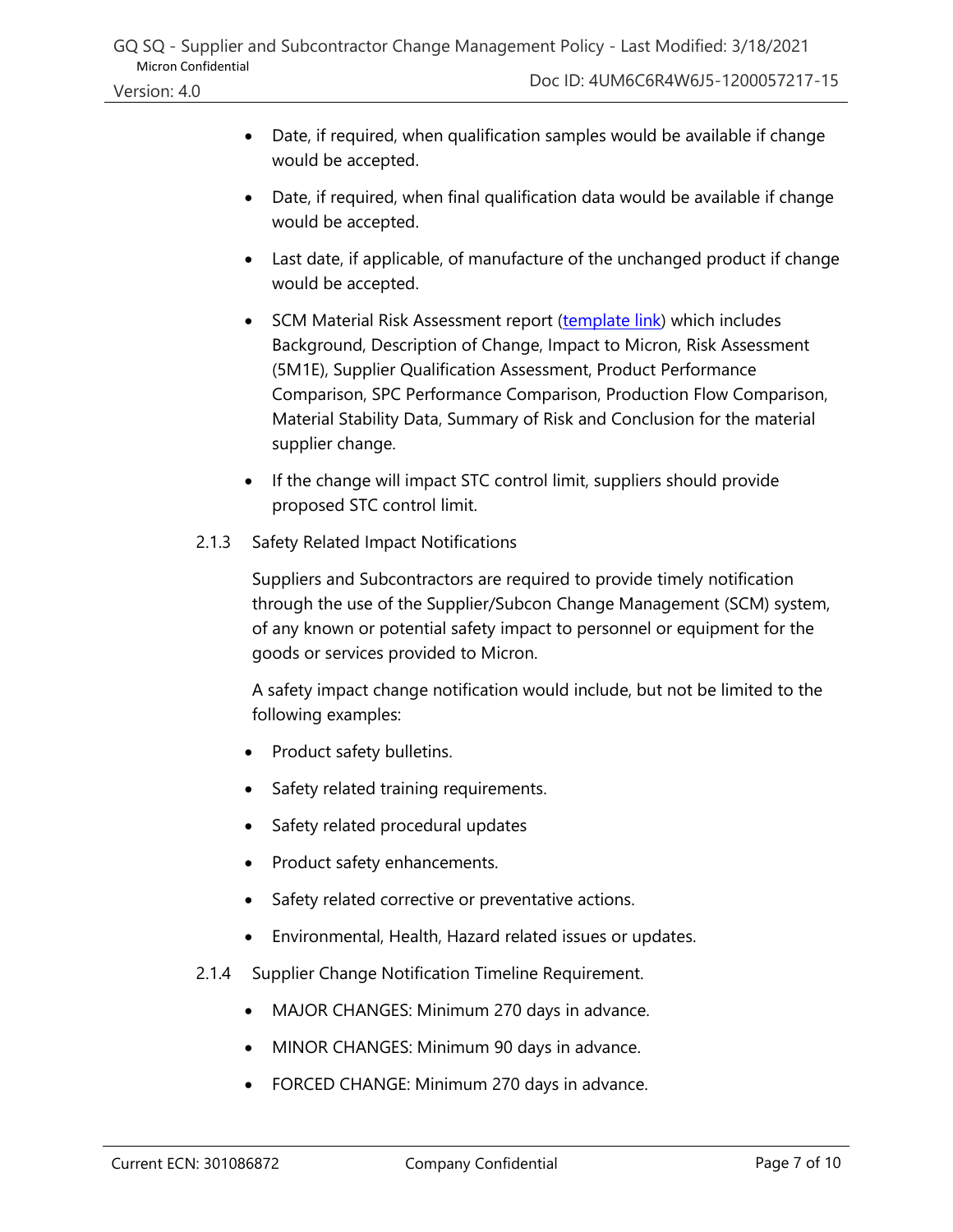• TERMINATION / OBSOLESCENCE of materials: Minimum 365 days in advance.

The notification period shall exclude lead time for qualification sample delivery and the lead time for the Risk Assessment to be submitted to Micron to justify the risk of changes, and be accepted by Micron.

- For automotive parts, unless agreed upon, suppliers are required to notify Micron 365 days prior to implementation of a change. Approval shall be obtained from Micron, utilizing the Supplier Change Management ("SCM") process prior to any changes being implemented to procured goods or services being supplied to Micron. For Product Termination Notice (PTN), suppliers shall notify Micron at least 18 months before EOL.
- 2.1.5 Notification on SCM samples and  $1<sup>st</sup>$  batch
	- Suppliers should paste of Identification label on SCM samples and the indication on Packing list / PO.
	- Suppliers shall fill in the first Batch ID with the change implemented (manufacture) date in SCM confirm stage.
	- Suppliers shall notify Site IQC and procurement the 1st batch arrival data at least 7 days in advance according to inventory status and roll out plan.

#### $2.2$ Supplier/Subcontractor Process Change Control Requirements

Unless agreed to and documented elsewhere between Micron and the Supplier/Subcontractor, the Supplier/Subcontractor shall be able to provide evidence of the controls, processes, and procedures stated in section  $2.1$  when requested by Micron. Suppliers/Subcontractors are required to have documented processes or systems implemented for managing internal change and for managing change notifications from their sub-suppliers. Further details are embedded within the [Micron Supplier Quality Requirements Document.](https://www.micron.com/-/media/client/global/documents/general/about/sqrd.pdf?la=en)

2.2.1 Micron's Supplier Quality Requirements Document

Supplier and Subcontractor shall retain a current version of Micron's Supplier Quality Requirements Document, which is located on Micron's corporate website. Micro[n's Supplier Quality Requirements Document](https://www.micron.com/resource-details/89828cfa-a003-4676-9f1d-a5753dfbc9be).

2.2.2 Control of Parts

The Supplier and Subcontractor shall have documentation and a process to control parts (example: revisions, returned parts, inventory control methodology).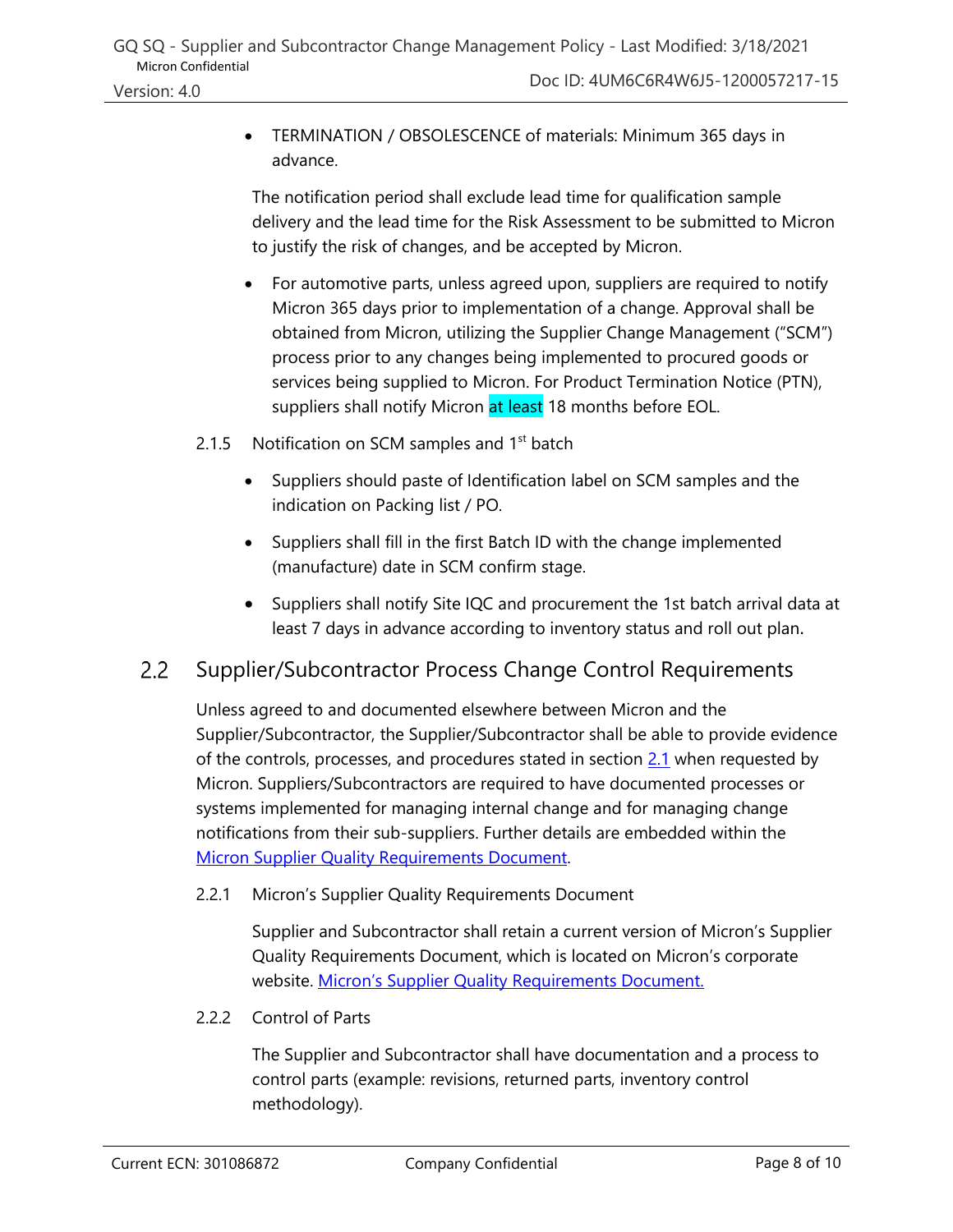### 2.2.3 Change Control Process

The Supplier and Subcontractor shall have documented internal and external change processes that include; record retention schedules, effective date of change, definition and proposed change content with supporting objective evidence such as qualification process data or results.

2.2.4 Supplier/Subcontractor Engineering Change Process Control Requirements

Supplier and Subcontractor Engineering change process must be documented and provided to Micron upon request.

2.2.5 Micron Supplier/Subcontractor Change Management Policy

Supplier and Subcontractor shall retain a current version of Micron's Supplier/Subcontractor Change Management Policy (this document).

2.2.6 Incoming Quality

The Supplier and Subcontractor shall have documentation and processes to control the inspection and verification of incoming product to ensure conformance to specified requirements.

2.2.7 Final Inspection Process

The Supplier and Subcontractor shall have documentation and processes to ensure final inspections are documented and results are recorded.

2.2.8 Document Control

The supplier shall have a document control and retention program for, but not limited to:

• Production Manufacturing

**Supplier:** Retained for a minimum of 2 years. (Production records related to production, including quality control, testing, and manufacturing activities that are not identified in another record series. Include scribe data, travelers, machine logs, image data logs, and lab analysis).

- Design and Development Records Permanent (related to the design and development of products for manufacturing).
- Design ID Specific Production End-of-Life plus 5 years (related to documentation required for the entire life of product. Include qualification data, material evaluations, specifications, recipes, experiment data, and test jobs).